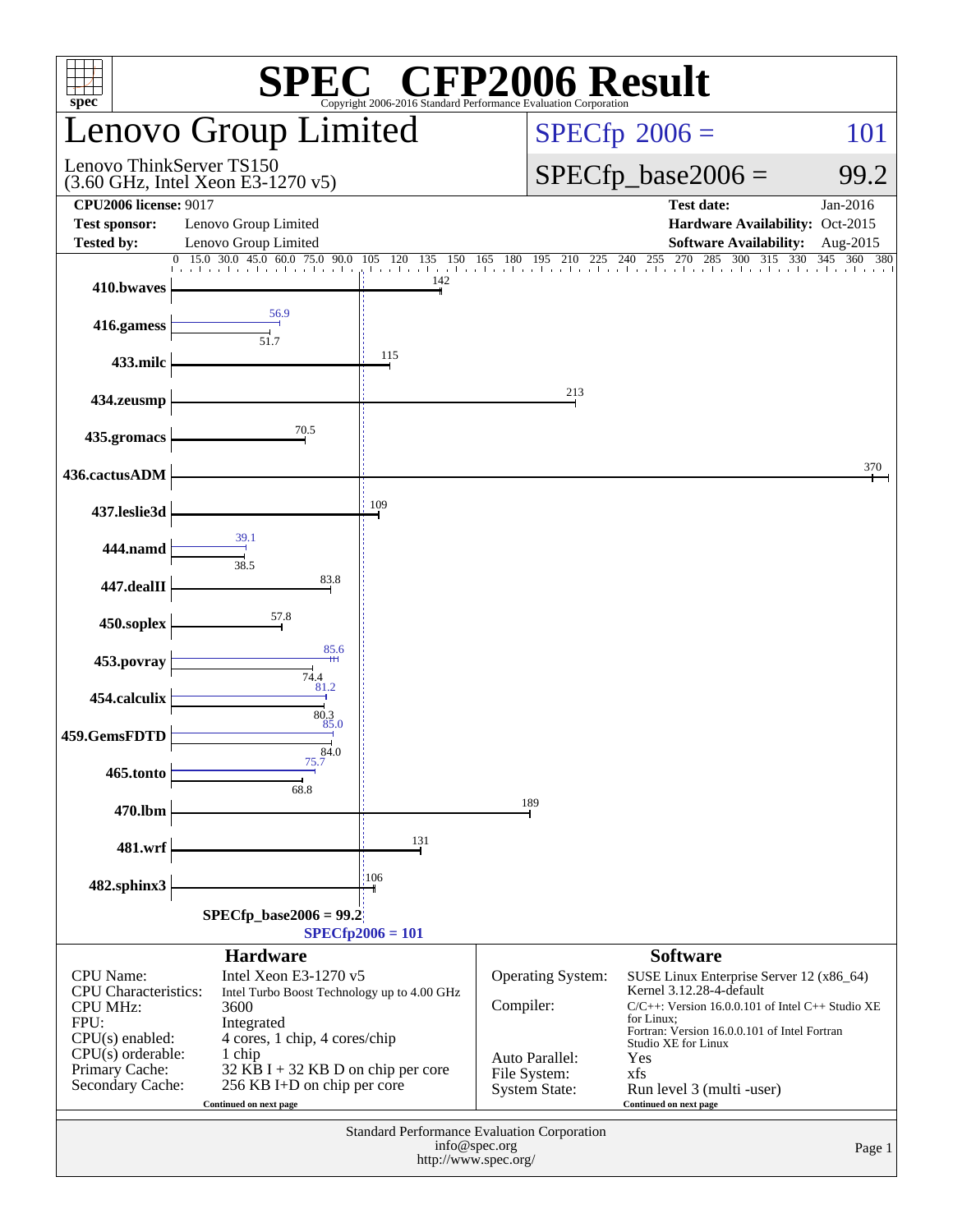

# enovo Group Limited

### $SPECfp2006 = 101$  $SPECfp2006 = 101$

#### Lenovo ThinkServer TS150

(3.60 GHz, Intel Xeon E3-1270 v5)

 $SPECTp\_base2006 = 99.2$ 

| <b>CPU2006 license: 9017</b> |                                   |                                 | <b>Test date:</b><br>$Jan-2016$              |  |  |
|------------------------------|-----------------------------------|---------------------------------|----------------------------------------------|--|--|
| <b>Test sponsor:</b>         | Lenovo Group Limited              | Hardware Availability: Oct-2015 |                                              |  |  |
| <b>Tested by:</b>            | Lenovo Group Limited              |                                 | <b>Software Availability:</b><br>Aug- $2015$ |  |  |
| L3 Cache:                    | 8 MB I+D on chip per chip         | <b>Base Pointers:</b>           | $64$ -bit                                    |  |  |
| Other Cache:                 | None                              | Peak Pointers:                  | $32/64$ -bit                                 |  |  |
| Memory:                      | 32 GB (4 x 8 GB 2Rx8 PC4-2133P-U) | Other Software:                 | None                                         |  |  |
| Disk Subsystem:              | 1 x 800 GB SATA SSD               |                                 |                                              |  |  |
| Other Hardware:              | None                              |                                 |                                              |  |  |

**[Results Table](http://www.spec.org/auto/cpu2006/Docs/result-fields.html#ResultsTable)**

| Results Table    |                                                                                                          |       |                |       |                |       |                |              |                |              |                |              |
|------------------|----------------------------------------------------------------------------------------------------------|-------|----------------|-------|----------------|-------|----------------|--------------|----------------|--------------|----------------|--------------|
|                  | <b>Base</b>                                                                                              |       |                |       |                |       | <b>Peak</b>    |              |                |              |                |              |
| <b>Benchmark</b> | <b>Seconds</b>                                                                                           | Ratio | <b>Seconds</b> | Ratio | <b>Seconds</b> | Ratio | <b>Seconds</b> | <b>Ratio</b> | <b>Seconds</b> | <b>Ratio</b> | <b>Seconds</b> | <b>Ratio</b> |
| 410.bwaves       | 96.2                                                                                                     | 141   | 95.6           | 142   | 95.7           | 142   | 96.2           | 141          | 95.6           | 142          | 95.7           | <u>142</u>   |
| 416.gamess       | 379                                                                                                      | 51.7  | 378            | 51.7  | 379            | 51.7  | 344            | 56.9         | <u>344</u>     | 56.9         | 344            | 56.9         |
| 433.milc         | 79.9                                                                                                     | 115   | 79.8           | 115   | 79.8           | 115   | 79.9           | 115          | 79.8           | 115          | 79.8           | 115          |
| 434.zeusmp       | 42.7                                                                                                     | 213   | 42.8           | 213   | 42.8           | 213   | 42.7           | 213          | 42.8           | 213          | 42.8           | 213          |
| 435.gromacs      | 101                                                                                                      | 70.5  | 101            | 70.5  | 101            | 70.5  | 101            | 70.5         | <b>101</b>     | 70.5         | 101            | 70.5         |
| 436.cactusADM    | 32.3                                                                                                     | 370   | 31.6           | 378   | 32.4           | 369   | 32.3           | 370          | 31.6           | 378          | 32.4           | 369          |
| 437.leslie3d     | 86.2                                                                                                     | 109   | 86.2           | 109   | 86.1           | 109   | 86.2           | 109          | 86.2           | 109          | 86.1           | 109          |
| 444.namd         | 208                                                                                                      | 38.5  | 208            | 38.5  | 209            | 38.4  | 205            | 39.1         | 205            | 39.1         | 205            | 39.2         |
| 447.dealII       | 137                                                                                                      | 83.8  | 137            | 83.7  | 136            | 83.8  | 137            | 83.8         | 137            | 83.7         | 136            | 83.8         |
| 450.soplex       | 144                                                                                                      | 57.8  | 144            | 57.8  | 144            | 58.0  | 144            | 57.8         | 144            | 57.8         | 144            | 58.0         |
| 453.povray       | 71.5                                                                                                     | 74.4  | 71.5           | 74.4  | 71.6           | 74.3  | 62.1           | 85.6         | 60.8           | 87.5         | 63.5           | 83.8         |
| 454.calculix     | 103                                                                                                      | 80.4  | 103            | 80.3  | 103            | 80.2  | 102            | 81.2         | 101            | 81.5         | <b>102</b>     | 81.2         |
| 459.GemsFDTD     | 126                                                                                                      | 84.0  | 126            | 84.1  | 126            | 84.0  | 125            | 85.0         | 125            | 85.0         | 125            | 85.1         |
| 465.tonto        | <u>143</u>                                                                                               | 68.8  | 143            | 68.8  | 143            | 68.9  | 130            | 75.6         | <b>130</b>     | 75.7         | 130            | 75.7         |
| 470.1bm          | 72.8                                                                                                     | 189   | 72.7           | 189   | 72.7           | 189   | 72.8           | 189          | 72.7           | 189          | 72.7           | 189          |
| 481.wrf          | 85.1                                                                                                     | 131   | 85.1           | 131   | 85.2           | 131   | 85.1           | 131          | 85.1           | 131          | 85.2           | 131          |
| 482.sphinx3      | 182                                                                                                      | 107   | 184            | 106   | 183            | 106   | 182            | 107          | 184            | 106          | 183            | 106          |
|                  | Results appear in the order in which they were run. Bold underlined text indicates a median measurement. |       |                |       |                |       |                |              |                |              |                |              |

### **[Operating System Notes](http://www.spec.org/auto/cpu2006/Docs/result-fields.html#OperatingSystemNotes)**

Stack size set to unlimited using "ulimit -s unlimited"

### **[Platform Notes](http://www.spec.org/auto/cpu2006/Docs/result-fields.html#PlatformNotes)**

BIOS Configuration: EIST Support set to Enabled Intel (R) Hyper-Threading set to Disabled C1E Support set to Enabled C State Support set to Enabled Turbo Mode set to Enable Sysinfo program /home/cpu2006-1.2-ic16.0/config/sysinfo.rev6914 \$Rev: 6914 \$ \$Date:: 2014-06-25 #\$ e3fbb8667b5a285932ceab81e28219e1 running on TS150 Wed Jan 20 12:20:11 2016

Continued on next page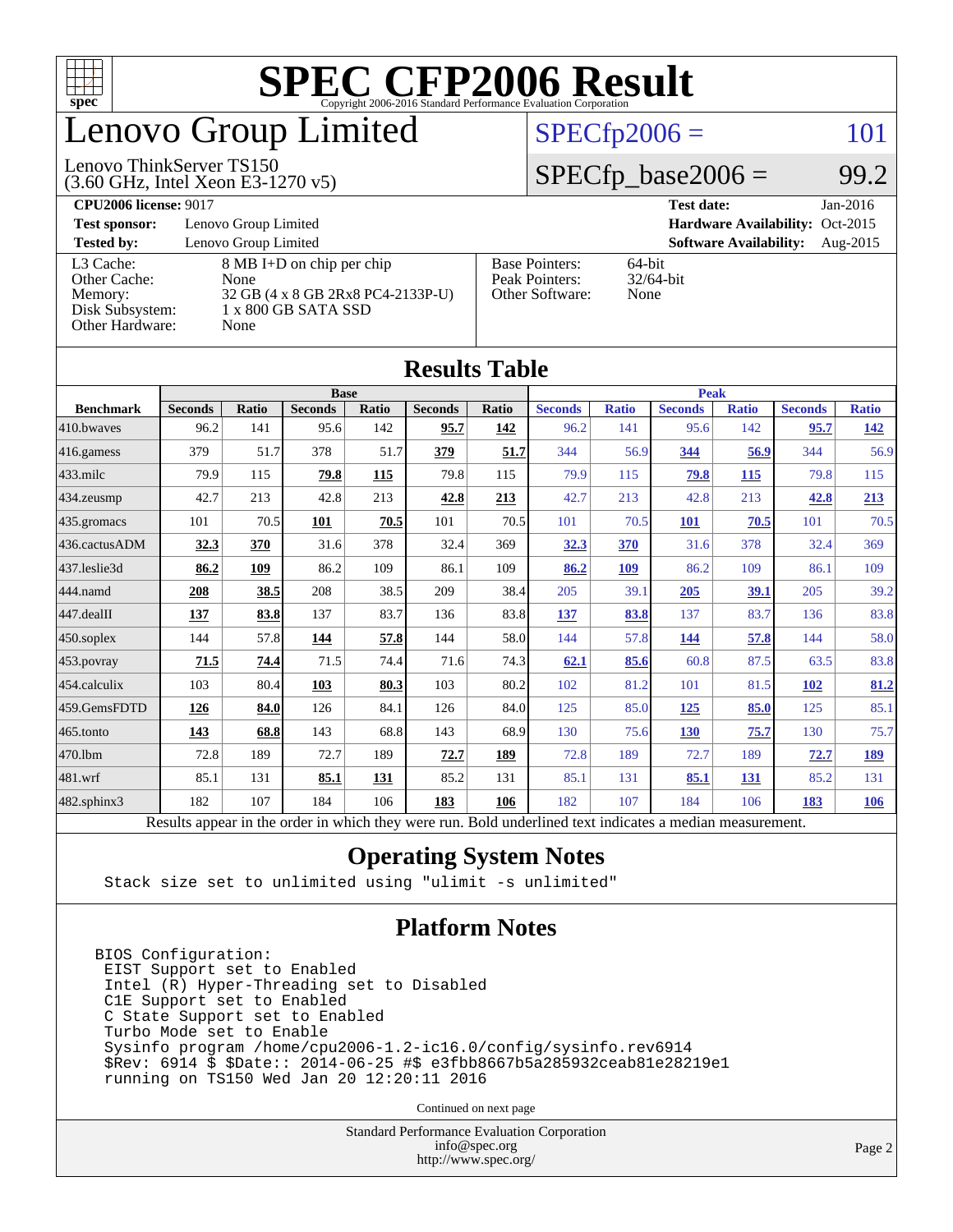

Lenovo Group Limited

 $SPECfp2006 = 101$  $SPECfp2006 = 101$ 

(3.60 GHz, Intel Xeon E3-1270 v5) Lenovo ThinkServer TS150

 $SPECTp\_base2006 = 99.2$ 

**[Test sponsor:](http://www.spec.org/auto/cpu2006/Docs/result-fields.html#Testsponsor)** Lenovo Group Limited **[Hardware Availability:](http://www.spec.org/auto/cpu2006/Docs/result-fields.html#HardwareAvailability)** Oct-2015

**[CPU2006 license:](http://www.spec.org/auto/cpu2006/Docs/result-fields.html#CPU2006license)** 9017 **[Test date:](http://www.spec.org/auto/cpu2006/Docs/result-fields.html#Testdate)** Jan-2016 **[Tested by:](http://www.spec.org/auto/cpu2006/Docs/result-fields.html#Testedby)** Lenovo Group Limited **[Software Availability:](http://www.spec.org/auto/cpu2006/Docs/result-fields.html#SoftwareAvailability)** Aug-2015

### **[Platform Notes \(Continued\)](http://www.spec.org/auto/cpu2006/Docs/result-fields.html#PlatformNotes)**

| This section contains SUT (System Under Test) info as seen by<br>some common utilities. To remove or add to this section, see:<br>http://www.spec.org/cpu2006/Docs/config.html#sysinfo                                                                                                                                                                                                                                                                                                          |        |
|-------------------------------------------------------------------------------------------------------------------------------------------------------------------------------------------------------------------------------------------------------------------------------------------------------------------------------------------------------------------------------------------------------------------------------------------------------------------------------------------------|--------|
| From /proc/cpuinfo<br>model name: $Intel(R)$ Xeon(R) CPU E3-1270 v5 @ 3.60GHz<br>1 "physical id"s (chips)<br>4 "processors"<br>cores, siblings (Caution: counting these is hw and system dependent.<br>The<br>following excerpts from /proc/cpuinfo might not be reliable. Use with<br>caution.)<br>cpu cores $: 4$<br>siblings : 4<br>physical 0: cores 0 1 2 3<br>cache size : 8192 KB                                                                                                        |        |
| From /proc/meminfo<br>MemTotal:<br>32933324 kB<br>HugePages_Total:<br>$\Omega$<br>Hugepagesize:<br>2048 kB                                                                                                                                                                                                                                                                                                                                                                                      |        |
| From /etc/*release* /etc/*version*<br>SuSE-release:<br>SUSE Linux Enterprise Server 12 (x86_64)<br>$VERSION = 12$<br>PATCHLEVEL = 0<br># This file is deprecated and will be removed in a future service pack or<br>release.<br># Please check /etc/os-release for details about this release.<br>os-release:<br>NAME="SLES"<br>VERSION="12"<br>VERSION ID="12"<br>PRETTY_NAME="SUSE Linux Enterprise Server 12"<br>ID="sles"<br>$ANSI\_COLOR = "0; 32"$<br>$CPE\_NAME='cpe://o:suse: sles:12"$ |        |
| uname $-a$ :<br>Linux TS150 3.12.28-4-default #1 SMP Thu Sep 25 17:02:34 UTC 2014 (9879bd4)<br>x86_64 x86_64 x86_64 GNU/Linux                                                                                                                                                                                                                                                                                                                                                                   |        |
| run-level 3 Jan 20 08:16                                                                                                                                                                                                                                                                                                                                                                                                                                                                        |        |
| SPEC is set to: /home/cpu2006-1.2-ic16.0<br>Size Used Avail Use% Mounted on<br>Filesystem<br>Type<br>693G<br>$/\text{dev/sda}$ 3<br>xfs<br>27G 667G<br>4% /home<br>Additional information from dmidecode:                                                                                                                                                                                                                                                                                       |        |
| Warning: Use caution when you interpret this section. The 'dmidecode' program<br>reads system data which is "intended to allow hardware to be accurately<br>determined", but the intent may not be met, as there are frequent changes to<br>Continued on next page                                                                                                                                                                                                                              |        |
| <b>Standard Performance Evaluation Corporation</b><br>info@spec.org<br>http://www.spec.org/                                                                                                                                                                                                                                                                                                                                                                                                     | Page 3 |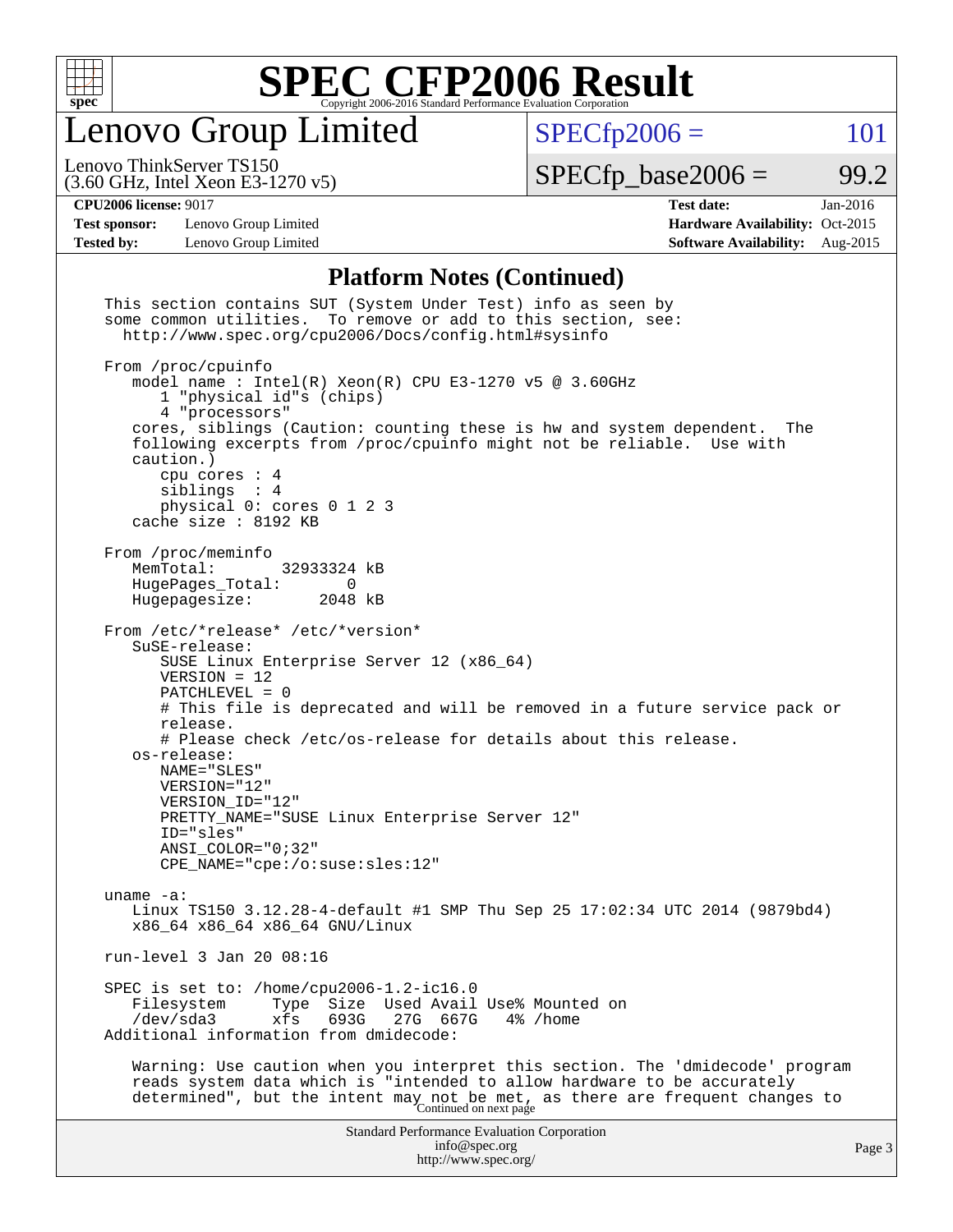

# enovo Group Limited

 $SPECfp2006 = 101$  $SPECfp2006 = 101$ 

(3.60 GHz, Intel Xeon E3-1270 v5) Lenovo ThinkServer TS150

 $SPECTp\_base2006 = 99.2$ 

**[Test sponsor:](http://www.spec.org/auto/cpu2006/Docs/result-fields.html#Testsponsor)** Lenovo Group Limited **[Hardware Availability:](http://www.spec.org/auto/cpu2006/Docs/result-fields.html#HardwareAvailability)** Oct-2015

**[CPU2006 license:](http://www.spec.org/auto/cpu2006/Docs/result-fields.html#CPU2006license)** 9017 **[Test date:](http://www.spec.org/auto/cpu2006/Docs/result-fields.html#Testdate)** Jan-2016 **[Tested by:](http://www.spec.org/auto/cpu2006/Docs/result-fields.html#Testedby)** Lenovo Group Limited **[Software Availability:](http://www.spec.org/auto/cpu2006/Docs/result-fields.html#SoftwareAvailability)** Aug-2015

#### **[Platform Notes \(Continued\)](http://www.spec.org/auto/cpu2006/Docs/result-fields.html#PlatformNotes)**

hardware, firmware, and the "DMTF SMBIOS" standard.

 BIOS LENOVO FWKT32A 12/25/2015 Memory: 4x Samsung M378A1G43DB0-CPB 8 GB 2 rank 2133 MHz

(End of data from sysinfo program)

#### **[General Notes](http://www.spec.org/auto/cpu2006/Docs/result-fields.html#GeneralNotes)**

Environment variables set by runspec before the start of the run: KMP\_AFFINITY = "granularity=fine,compact,1,0" LD\_LIBRARY\_PATH = "/home/cpu2006-1.2-ic16.0/libs/32:/home/cpu2006-1.2-ic16.0/libs/64:/home/cpu2006-1.2-ic16.0/sh" OMP\_NUM\_THREADS = "4"

 Binaries compiled on a system with 1x Intel Core i5-4670K CPU + 32GB memory using RedHat EL 7.1 Transparent Huge Pages enabled with: echo always > /sys/kernel/mm/transparent\_hugepage/enabled

## **[Base Compiler Invocation](http://www.spec.org/auto/cpu2006/Docs/result-fields.html#BaseCompilerInvocation)**

[C benchmarks](http://www.spec.org/auto/cpu2006/Docs/result-fields.html#Cbenchmarks):  $icc$   $-m64$ 

[C++ benchmarks:](http://www.spec.org/auto/cpu2006/Docs/result-fields.html#CXXbenchmarks) [icpc -m64](http://www.spec.org/cpu2006/results/res2016q1/cpu2006-20160125-38876.flags.html#user_CXXbase_intel_icpc_64bit_bedb90c1146cab66620883ef4f41a67e)

[Fortran benchmarks](http://www.spec.org/auto/cpu2006/Docs/result-fields.html#Fortranbenchmarks): [ifort -m64](http://www.spec.org/cpu2006/results/res2016q1/cpu2006-20160125-38876.flags.html#user_FCbase_intel_ifort_64bit_ee9d0fb25645d0210d97eb0527dcc06e)

[Benchmarks using both Fortran and C](http://www.spec.org/auto/cpu2006/Docs/result-fields.html#BenchmarksusingbothFortranandC): [icc -m64](http://www.spec.org/cpu2006/results/res2016q1/cpu2006-20160125-38876.flags.html#user_CC_FCbase_intel_icc_64bit_0b7121f5ab7cfabee23d88897260401c) [ifort -m64](http://www.spec.org/cpu2006/results/res2016q1/cpu2006-20160125-38876.flags.html#user_CC_FCbase_intel_ifort_64bit_ee9d0fb25645d0210d97eb0527dcc06e)

## **[Base Portability Flags](http://www.spec.org/auto/cpu2006/Docs/result-fields.html#BasePortabilityFlags)**

 410.bwaves: [-DSPEC\\_CPU\\_LP64](http://www.spec.org/cpu2006/results/res2016q1/cpu2006-20160125-38876.flags.html#suite_basePORTABILITY410_bwaves_DSPEC_CPU_LP64) 416.gamess: [-DSPEC\\_CPU\\_LP64](http://www.spec.org/cpu2006/results/res2016q1/cpu2006-20160125-38876.flags.html#suite_basePORTABILITY416_gamess_DSPEC_CPU_LP64) 433.milc: [-DSPEC\\_CPU\\_LP64](http://www.spec.org/cpu2006/results/res2016q1/cpu2006-20160125-38876.flags.html#suite_basePORTABILITY433_milc_DSPEC_CPU_LP64) 434.zeusmp: [-DSPEC\\_CPU\\_LP64](http://www.spec.org/cpu2006/results/res2016q1/cpu2006-20160125-38876.flags.html#suite_basePORTABILITY434_zeusmp_DSPEC_CPU_LP64) 435.gromacs: [-DSPEC\\_CPU\\_LP64](http://www.spec.org/cpu2006/results/res2016q1/cpu2006-20160125-38876.flags.html#suite_basePORTABILITY435_gromacs_DSPEC_CPU_LP64) [-nofor\\_main](http://www.spec.org/cpu2006/results/res2016q1/cpu2006-20160125-38876.flags.html#user_baseLDPORTABILITY435_gromacs_f-nofor_main) 436.cactusADM: [-DSPEC\\_CPU\\_LP64](http://www.spec.org/cpu2006/results/res2016q1/cpu2006-20160125-38876.flags.html#suite_basePORTABILITY436_cactusADM_DSPEC_CPU_LP64) [-nofor\\_main](http://www.spec.org/cpu2006/results/res2016q1/cpu2006-20160125-38876.flags.html#user_baseLDPORTABILITY436_cactusADM_f-nofor_main) 437.leslie3d: [-DSPEC\\_CPU\\_LP64](http://www.spec.org/cpu2006/results/res2016q1/cpu2006-20160125-38876.flags.html#suite_basePORTABILITY437_leslie3d_DSPEC_CPU_LP64) 444.namd: [-DSPEC\\_CPU\\_LP64](http://www.spec.org/cpu2006/results/res2016q1/cpu2006-20160125-38876.flags.html#suite_basePORTABILITY444_namd_DSPEC_CPU_LP64) 447.dealII: [-DSPEC\\_CPU\\_LP64](http://www.spec.org/cpu2006/results/res2016q1/cpu2006-20160125-38876.flags.html#suite_basePORTABILITY447_dealII_DSPEC_CPU_LP64) 450.soplex: [-DSPEC\\_CPU\\_LP64](http://www.spec.org/cpu2006/results/res2016q1/cpu2006-20160125-38876.flags.html#suite_basePORTABILITY450_soplex_DSPEC_CPU_LP64)

Continued on next page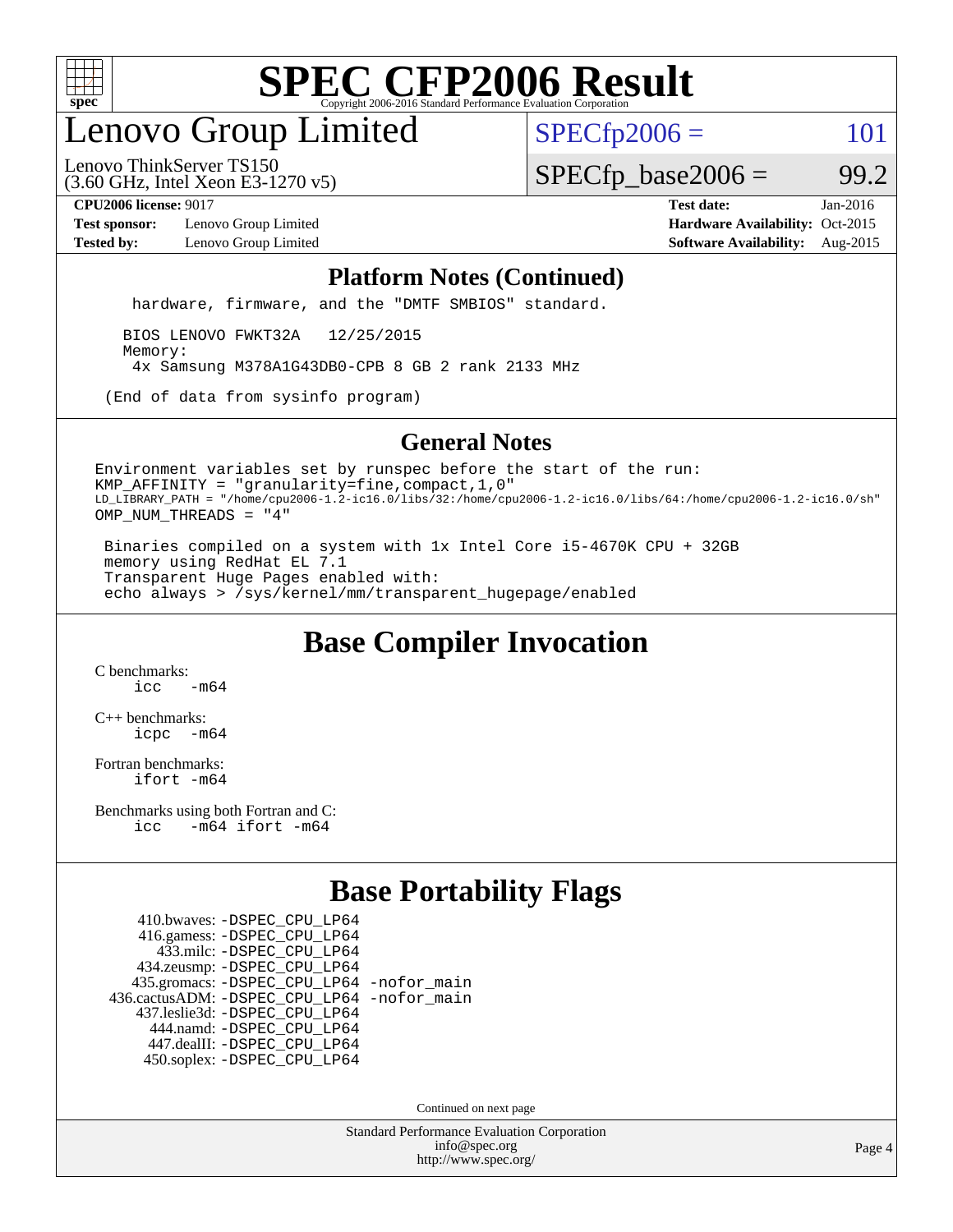

enovo Group Limited

Lenovo ThinkServer TS150

 $SPECfp2006 = 101$  $SPECfp2006 = 101$ 

 $SPECTp\_base2006 = 99.2$ 

**[Test sponsor:](http://www.spec.org/auto/cpu2006/Docs/result-fields.html#Testsponsor)** Lenovo Group Limited **[Hardware Availability:](http://www.spec.org/auto/cpu2006/Docs/result-fields.html#HardwareAvailability)** Oct-2015

(3.60 GHz, Intel Xeon E3-1270 v5)

**[CPU2006 license:](http://www.spec.org/auto/cpu2006/Docs/result-fields.html#CPU2006license)** 9017 **[Test date:](http://www.spec.org/auto/cpu2006/Docs/result-fields.html#Testdate)** Jan-2016 **[Tested by:](http://www.spec.org/auto/cpu2006/Docs/result-fields.html#Testedby)** Lenovo Group Limited **[Software Availability:](http://www.spec.org/auto/cpu2006/Docs/result-fields.html#SoftwareAvailability)** Aug-2015

## **[Base Portability Flags \(Continued\)](http://www.spec.org/auto/cpu2006/Docs/result-fields.html#BasePortabilityFlags)**

 453.povray: [-DSPEC\\_CPU\\_LP64](http://www.spec.org/cpu2006/results/res2016q1/cpu2006-20160125-38876.flags.html#suite_basePORTABILITY453_povray_DSPEC_CPU_LP64) 454.calculix: [-DSPEC\\_CPU\\_LP64](http://www.spec.org/cpu2006/results/res2016q1/cpu2006-20160125-38876.flags.html#suite_basePORTABILITY454_calculix_DSPEC_CPU_LP64) [-nofor\\_main](http://www.spec.org/cpu2006/results/res2016q1/cpu2006-20160125-38876.flags.html#user_baseLDPORTABILITY454_calculix_f-nofor_main) 459.GemsFDTD: [-DSPEC\\_CPU\\_LP64](http://www.spec.org/cpu2006/results/res2016q1/cpu2006-20160125-38876.flags.html#suite_basePORTABILITY459_GemsFDTD_DSPEC_CPU_LP64)

 465.tonto: [-DSPEC\\_CPU\\_LP64](http://www.spec.org/cpu2006/results/res2016q1/cpu2006-20160125-38876.flags.html#suite_basePORTABILITY465_tonto_DSPEC_CPU_LP64) 470.lbm: [-DSPEC\\_CPU\\_LP64](http://www.spec.org/cpu2006/results/res2016q1/cpu2006-20160125-38876.flags.html#suite_basePORTABILITY470_lbm_DSPEC_CPU_LP64) 481.wrf: [-DSPEC\\_CPU\\_LP64](http://www.spec.org/cpu2006/results/res2016q1/cpu2006-20160125-38876.flags.html#suite_basePORTABILITY481_wrf_DSPEC_CPU_LP64) [-DSPEC\\_CPU\\_CASE\\_FLAG](http://www.spec.org/cpu2006/results/res2016q1/cpu2006-20160125-38876.flags.html#b481.wrf_baseCPORTABILITY_DSPEC_CPU_CASE_FLAG) [-DSPEC\\_CPU\\_LINUX](http://www.spec.org/cpu2006/results/res2016q1/cpu2006-20160125-38876.flags.html#b481.wrf_baseCPORTABILITY_DSPEC_CPU_LINUX) 482.sphinx3: [-DSPEC\\_CPU\\_LP64](http://www.spec.org/cpu2006/results/res2016q1/cpu2006-20160125-38876.flags.html#suite_basePORTABILITY482_sphinx3_DSPEC_CPU_LP64)

### **[Base Optimization Flags](http://www.spec.org/auto/cpu2006/Docs/result-fields.html#BaseOptimizationFlags)**

[C benchmarks](http://www.spec.org/auto/cpu2006/Docs/result-fields.html#Cbenchmarks):

[-xCORE-AVX2](http://www.spec.org/cpu2006/results/res2016q1/cpu2006-20160125-38876.flags.html#user_CCbase_f-xAVX2_5f5fc0cbe2c9f62c816d3e45806c70d7) [-ipo](http://www.spec.org/cpu2006/results/res2016q1/cpu2006-20160125-38876.flags.html#user_CCbase_f-ipo) [-O3](http://www.spec.org/cpu2006/results/res2016q1/cpu2006-20160125-38876.flags.html#user_CCbase_f-O3) [-no-prec-div](http://www.spec.org/cpu2006/results/res2016q1/cpu2006-20160125-38876.flags.html#user_CCbase_f-no-prec-div) [-parallel](http://www.spec.org/cpu2006/results/res2016q1/cpu2006-20160125-38876.flags.html#user_CCbase_f-parallel) [-opt-prefetch](http://www.spec.org/cpu2006/results/res2016q1/cpu2006-20160125-38876.flags.html#user_CCbase_f-opt-prefetch) [-ansi-alias](http://www.spec.org/cpu2006/results/res2016q1/cpu2006-20160125-38876.flags.html#user_CCbase_f-ansi-alias)

[C++ benchmarks:](http://www.spec.org/auto/cpu2006/Docs/result-fields.html#CXXbenchmarks)

[-xCORE-AVX2](http://www.spec.org/cpu2006/results/res2016q1/cpu2006-20160125-38876.flags.html#user_CXXbase_f-xAVX2_5f5fc0cbe2c9f62c816d3e45806c70d7) [-ipo](http://www.spec.org/cpu2006/results/res2016q1/cpu2006-20160125-38876.flags.html#user_CXXbase_f-ipo) [-O3](http://www.spec.org/cpu2006/results/res2016q1/cpu2006-20160125-38876.flags.html#user_CXXbase_f-O3) [-no-prec-div](http://www.spec.org/cpu2006/results/res2016q1/cpu2006-20160125-38876.flags.html#user_CXXbase_f-no-prec-div) [-opt-prefetch](http://www.spec.org/cpu2006/results/res2016q1/cpu2006-20160125-38876.flags.html#user_CXXbase_f-opt-prefetch) [-ansi-alias](http://www.spec.org/cpu2006/results/res2016q1/cpu2006-20160125-38876.flags.html#user_CXXbase_f-ansi-alias)

[Fortran benchmarks](http://www.spec.org/auto/cpu2006/Docs/result-fields.html#Fortranbenchmarks):

[-xCORE-AVX2](http://www.spec.org/cpu2006/results/res2016q1/cpu2006-20160125-38876.flags.html#user_FCbase_f-xAVX2_5f5fc0cbe2c9f62c816d3e45806c70d7) [-ipo](http://www.spec.org/cpu2006/results/res2016q1/cpu2006-20160125-38876.flags.html#user_FCbase_f-ipo) [-O3](http://www.spec.org/cpu2006/results/res2016q1/cpu2006-20160125-38876.flags.html#user_FCbase_f-O3) [-no-prec-div](http://www.spec.org/cpu2006/results/res2016q1/cpu2006-20160125-38876.flags.html#user_FCbase_f-no-prec-div) [-parallel](http://www.spec.org/cpu2006/results/res2016q1/cpu2006-20160125-38876.flags.html#user_FCbase_f-parallel) [-opt-prefetch](http://www.spec.org/cpu2006/results/res2016q1/cpu2006-20160125-38876.flags.html#user_FCbase_f-opt-prefetch)

[Benchmarks using both Fortran and C](http://www.spec.org/auto/cpu2006/Docs/result-fields.html#BenchmarksusingbothFortranandC): [-xCORE-AVX2](http://www.spec.org/cpu2006/results/res2016q1/cpu2006-20160125-38876.flags.html#user_CC_FCbase_f-xAVX2_5f5fc0cbe2c9f62c816d3e45806c70d7) [-ipo](http://www.spec.org/cpu2006/results/res2016q1/cpu2006-20160125-38876.flags.html#user_CC_FCbase_f-ipo) [-O3](http://www.spec.org/cpu2006/results/res2016q1/cpu2006-20160125-38876.flags.html#user_CC_FCbase_f-O3) [-no-prec-div](http://www.spec.org/cpu2006/results/res2016q1/cpu2006-20160125-38876.flags.html#user_CC_FCbase_f-no-prec-div) [-parallel](http://www.spec.org/cpu2006/results/res2016q1/cpu2006-20160125-38876.flags.html#user_CC_FCbase_f-parallel) [-opt-prefetch](http://www.spec.org/cpu2006/results/res2016q1/cpu2006-20160125-38876.flags.html#user_CC_FCbase_f-opt-prefetch) [-ansi-alias](http://www.spec.org/cpu2006/results/res2016q1/cpu2006-20160125-38876.flags.html#user_CC_FCbase_f-ansi-alias)

### **[Peak Compiler Invocation](http://www.spec.org/auto/cpu2006/Docs/result-fields.html#PeakCompilerInvocation)**

[C benchmarks](http://www.spec.org/auto/cpu2006/Docs/result-fields.html#Cbenchmarks):  $-m64$ 

[C++ benchmarks:](http://www.spec.org/auto/cpu2006/Docs/result-fields.html#CXXbenchmarks) [icpc -m64](http://www.spec.org/cpu2006/results/res2016q1/cpu2006-20160125-38876.flags.html#user_CXXpeak_intel_icpc_64bit_bedb90c1146cab66620883ef4f41a67e)

[Fortran benchmarks](http://www.spec.org/auto/cpu2006/Docs/result-fields.html#Fortranbenchmarks): [ifort -m64](http://www.spec.org/cpu2006/results/res2016q1/cpu2006-20160125-38876.flags.html#user_FCpeak_intel_ifort_64bit_ee9d0fb25645d0210d97eb0527dcc06e)

[Benchmarks using both Fortran and C](http://www.spec.org/auto/cpu2006/Docs/result-fields.html#BenchmarksusingbothFortranandC): [icc -m64](http://www.spec.org/cpu2006/results/res2016q1/cpu2006-20160125-38876.flags.html#user_CC_FCpeak_intel_icc_64bit_0b7121f5ab7cfabee23d88897260401c) [ifort -m64](http://www.spec.org/cpu2006/results/res2016q1/cpu2006-20160125-38876.flags.html#user_CC_FCpeak_intel_ifort_64bit_ee9d0fb25645d0210d97eb0527dcc06e)

# **[Peak Portability Flags](http://www.spec.org/auto/cpu2006/Docs/result-fields.html#PeakPortabilityFlags)**

Same as Base Portability Flags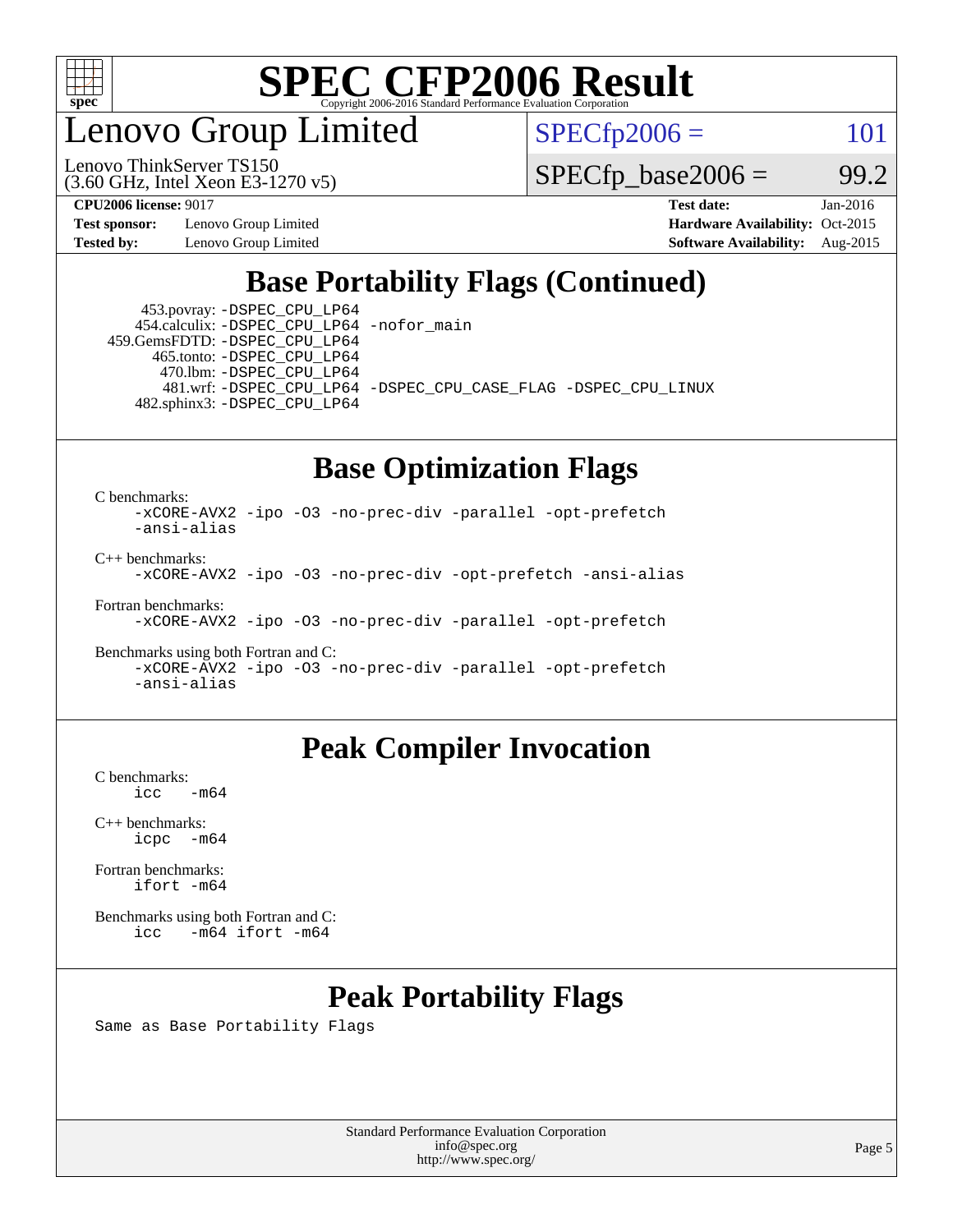

# enovo Group Limited

 $SPECfp2006 = 101$  $SPECfp2006 = 101$ 

(3.60 GHz, Intel Xeon E3-1270 v5) Lenovo ThinkServer TS150

 $SPECTp\_base2006 = 99.2$ 

**[Test sponsor:](http://www.spec.org/auto/cpu2006/Docs/result-fields.html#Testsponsor)** Lenovo Group Limited **[Hardware Availability:](http://www.spec.org/auto/cpu2006/Docs/result-fields.html#HardwareAvailability)** Oct-2015

**[CPU2006 license:](http://www.spec.org/auto/cpu2006/Docs/result-fields.html#CPU2006license)** 9017 **[Test date:](http://www.spec.org/auto/cpu2006/Docs/result-fields.html#Testdate)** Jan-2016 **[Tested by:](http://www.spec.org/auto/cpu2006/Docs/result-fields.html#Testedby)** Lenovo Group Limited **[Software Availability:](http://www.spec.org/auto/cpu2006/Docs/result-fields.html#SoftwareAvailability)** Aug-2015

## **[Peak Optimization Flags](http://www.spec.org/auto/cpu2006/Docs/result-fields.html#PeakOptimizationFlags)**

[C benchmarks](http://www.spec.org/auto/cpu2006/Docs/result-fields.html#Cbenchmarks):

433.milc: basepeak = yes

 $470.$ lbm: basepeak = yes

 $482$ .sphinx3: basepeak = yes

[C++ benchmarks:](http://www.spec.org/auto/cpu2006/Docs/result-fields.html#CXXbenchmarks)

 444.namd: [-xCORE-AVX2](http://www.spec.org/cpu2006/results/res2016q1/cpu2006-20160125-38876.flags.html#user_peakPASS2_CXXFLAGSPASS2_LDFLAGS444_namd_f-xAVX2_5f5fc0cbe2c9f62c816d3e45806c70d7)(pass 2) [-prof-gen:threadsafe](http://www.spec.org/cpu2006/results/res2016q1/cpu2006-20160125-38876.flags.html#user_peakPASS1_CXXFLAGSPASS1_LDFLAGS444_namd_prof_gen_21a26eb79f378b550acd7bec9fe4467a)(pass 1) [-ipo](http://www.spec.org/cpu2006/results/res2016q1/cpu2006-20160125-38876.flags.html#user_peakPASS2_CXXFLAGSPASS2_LDFLAGS444_namd_f-ipo)(pass 2) [-O3](http://www.spec.org/cpu2006/results/res2016q1/cpu2006-20160125-38876.flags.html#user_peakPASS2_CXXFLAGSPASS2_LDFLAGS444_namd_f-O3)(pass 2) [-no-prec-div](http://www.spec.org/cpu2006/results/res2016q1/cpu2006-20160125-38876.flags.html#user_peakPASS2_CXXFLAGSPASS2_LDFLAGS444_namd_f-no-prec-div)(pass 2) [-par-num-threads=1](http://www.spec.org/cpu2006/results/res2016q1/cpu2006-20160125-38876.flags.html#user_peakPASS1_CXXFLAGSPASS1_LDFLAGS444_namd_par_num_threads_786a6ff141b4e9e90432e998842df6c2)(pass 1) [-prof-use](http://www.spec.org/cpu2006/results/res2016q1/cpu2006-20160125-38876.flags.html#user_peakPASS2_CXXFLAGSPASS2_LDFLAGS444_namd_prof_use_bccf7792157ff70d64e32fe3e1250b55)(pass 2) [-fno-alias](http://www.spec.org/cpu2006/results/res2016q1/cpu2006-20160125-38876.flags.html#user_peakCXXOPTIMIZEOPTIMIZE444_namd_f-no-alias_694e77f6c5a51e658e82ccff53a9e63a) [-auto-ilp32](http://www.spec.org/cpu2006/results/res2016q1/cpu2006-20160125-38876.flags.html#user_peakCXXOPTIMIZE444_namd_f-auto-ilp32)

447.dealII: basepeak = yes

 $450$ .soplex: basepeak = yes

```
 453.povray: -xCORE-AVX2(pass 2) -prof-gen:threadsafe(pass 1)
-ipo(pass 2) -O3(pass 2) -no-prec-div(pass 2)
-par-num-threads=1(pass 1) -prof-use(pass 2) -unroll4
-ansi-alias
```
[Fortran benchmarks](http://www.spec.org/auto/cpu2006/Docs/result-fields.html#Fortranbenchmarks):

 $410.bwaves: basepeak = yes$  416.gamess: [-xCORE-AVX2](http://www.spec.org/cpu2006/results/res2016q1/cpu2006-20160125-38876.flags.html#user_peakPASS2_FFLAGSPASS2_LDFLAGS416_gamess_f-xAVX2_5f5fc0cbe2c9f62c816d3e45806c70d7)(pass 2) [-prof-gen:threadsafe](http://www.spec.org/cpu2006/results/res2016q1/cpu2006-20160125-38876.flags.html#user_peakPASS1_FFLAGSPASS1_LDFLAGS416_gamess_prof_gen_21a26eb79f378b550acd7bec9fe4467a)(pass 1)  $-i\text{po}(pass 2) -\text{O3}(pass 2)$  [-no-prec-div](http://www.spec.org/cpu2006/results/res2016q1/cpu2006-20160125-38876.flags.html#user_peakPASS2_FFLAGSPASS2_LDFLAGS416_gamess_f-no-prec-div)(pass 2) [-par-num-threads=1](http://www.spec.org/cpu2006/results/res2016q1/cpu2006-20160125-38876.flags.html#user_peakPASS1_FFLAGSPASS1_LDFLAGS416_gamess_par_num_threads_786a6ff141b4e9e90432e998842df6c2)(pass 1) [-prof-use](http://www.spec.org/cpu2006/results/res2016q1/cpu2006-20160125-38876.flags.html#user_peakPASS2_FFLAGSPASS2_LDFLAGS416_gamess_prof_use_bccf7792157ff70d64e32fe3e1250b55)(pass 2) [-unroll2](http://www.spec.org/cpu2006/results/res2016q1/cpu2006-20160125-38876.flags.html#user_peakOPTIMIZE416_gamess_f-unroll_784dae83bebfb236979b41d2422d7ec2) [-inline-level=0](http://www.spec.org/cpu2006/results/res2016q1/cpu2006-20160125-38876.flags.html#user_peakOPTIMIZE416_gamess_f-inline-level_318d07a09274ad25e8d15dbfaa68ba50) [-scalar-rep-](http://www.spec.org/cpu2006/results/res2016q1/cpu2006-20160125-38876.flags.html#user_peakOPTIMIZE416_gamess_f-disablescalarrep_abbcad04450fb118e4809c81d83c8a1d)

434.zeusmp: basepeak = yes

437.leslie3d: basepeak = yes

 459.GemsFDTD: [-xCORE-AVX2](http://www.spec.org/cpu2006/results/res2016q1/cpu2006-20160125-38876.flags.html#user_peakPASS2_FFLAGSPASS2_LDFLAGS459_GemsFDTD_f-xAVX2_5f5fc0cbe2c9f62c816d3e45806c70d7)(pass 2) [-prof-gen:threadsafe](http://www.spec.org/cpu2006/results/res2016q1/cpu2006-20160125-38876.flags.html#user_peakPASS1_FFLAGSPASS1_LDFLAGS459_GemsFDTD_prof_gen_21a26eb79f378b550acd7bec9fe4467a)(pass 1)  $-i\text{po}(pass 2) -03(pass 2) -no-prec-div(pass 2)$  $-i\text{po}(pass 2) -03(pass 2) -no-prec-div(pass 2)$  $-i\text{po}(pass 2) -03(pass 2) -no-prec-div(pass 2)$ [-par-num-threads=1](http://www.spec.org/cpu2006/results/res2016q1/cpu2006-20160125-38876.flags.html#user_peakPASS1_FFLAGSPASS1_LDFLAGS459_GemsFDTD_par_num_threads_786a6ff141b4e9e90432e998842df6c2)(pass 1) [-prof-use](http://www.spec.org/cpu2006/results/res2016q1/cpu2006-20160125-38876.flags.html#user_peakPASS2_FFLAGSPASS2_LDFLAGS459_GemsFDTD_prof_use_bccf7792157ff70d64e32fe3e1250b55)(pass 2) [-unroll2](http://www.spec.org/cpu2006/results/res2016q1/cpu2006-20160125-38876.flags.html#user_peakOPTIMIZE459_GemsFDTD_f-unroll_784dae83bebfb236979b41d2422d7ec2) [-inline-level=0](http://www.spec.org/cpu2006/results/res2016q1/cpu2006-20160125-38876.flags.html#user_peakOPTIMIZE459_GemsFDTD_f-inline-level_318d07a09274ad25e8d15dbfaa68ba50) [-opt-prefetch](http://www.spec.org/cpu2006/results/res2016q1/cpu2006-20160125-38876.flags.html#user_peakOPTIMIZE459_GemsFDTD_f-opt-prefetch) [-parallel](http://www.spec.org/cpu2006/results/res2016q1/cpu2006-20160125-38876.flags.html#user_peakOPTIMIZE459_GemsFDTD_f-parallel)

 465.tonto: [-xCORE-AVX2](http://www.spec.org/cpu2006/results/res2016q1/cpu2006-20160125-38876.flags.html#user_peakPASS2_FFLAGSPASS2_LDFLAGS465_tonto_f-xAVX2_5f5fc0cbe2c9f62c816d3e45806c70d7)(pass 2) [-prof-gen:threadsafe](http://www.spec.org/cpu2006/results/res2016q1/cpu2006-20160125-38876.flags.html#user_peakPASS1_FFLAGSPASS1_LDFLAGS465_tonto_prof_gen_21a26eb79f378b550acd7bec9fe4467a)(pass 1)  $-i\text{po}(pass 2) -\overline{0}3(pass 2) -no-prec-div(pass 2)$  $-i\text{po}(pass 2) -\overline{0}3(pass 2) -no-prec-div(pass 2)$  $-i\text{po}(pass 2) -\overline{0}3(pass 2) -no-prec-div(pass 2)$ [-par-num-threads=1](http://www.spec.org/cpu2006/results/res2016q1/cpu2006-20160125-38876.flags.html#user_peakPASS1_FFLAGSPASS1_LDFLAGS465_tonto_par_num_threads_786a6ff141b4e9e90432e998842df6c2)(pass 1) [-prof-use](http://www.spec.org/cpu2006/results/res2016q1/cpu2006-20160125-38876.flags.html#user_peakPASS2_FFLAGSPASS2_LDFLAGS465_tonto_prof_use_bccf7792157ff70d64e32fe3e1250b55)(pass 2) [-inline-calloc](http://www.spec.org/cpu2006/results/res2016q1/cpu2006-20160125-38876.flags.html#user_peakOPTIMIZE465_tonto_f-inline-calloc) [-opt-malloc-options=3](http://www.spec.org/cpu2006/results/res2016q1/cpu2006-20160125-38876.flags.html#user_peakOPTIMIZE465_tonto_f-opt-malloc-options_13ab9b803cf986b4ee62f0a5998c2238) [-auto](http://www.spec.org/cpu2006/results/res2016q1/cpu2006-20160125-38876.flags.html#user_peakOPTIMIZE465_tonto_f-auto) [-unroll4](http://www.spec.org/cpu2006/results/res2016q1/cpu2006-20160125-38876.flags.html#user_peakOPTIMIZE465_tonto_f-unroll_4e5e4ed65b7fd20bdcd365bec371b81f)

[Benchmarks using both Fortran and C](http://www.spec.org/auto/cpu2006/Docs/result-fields.html#BenchmarksusingbothFortranandC):

Continued on next page